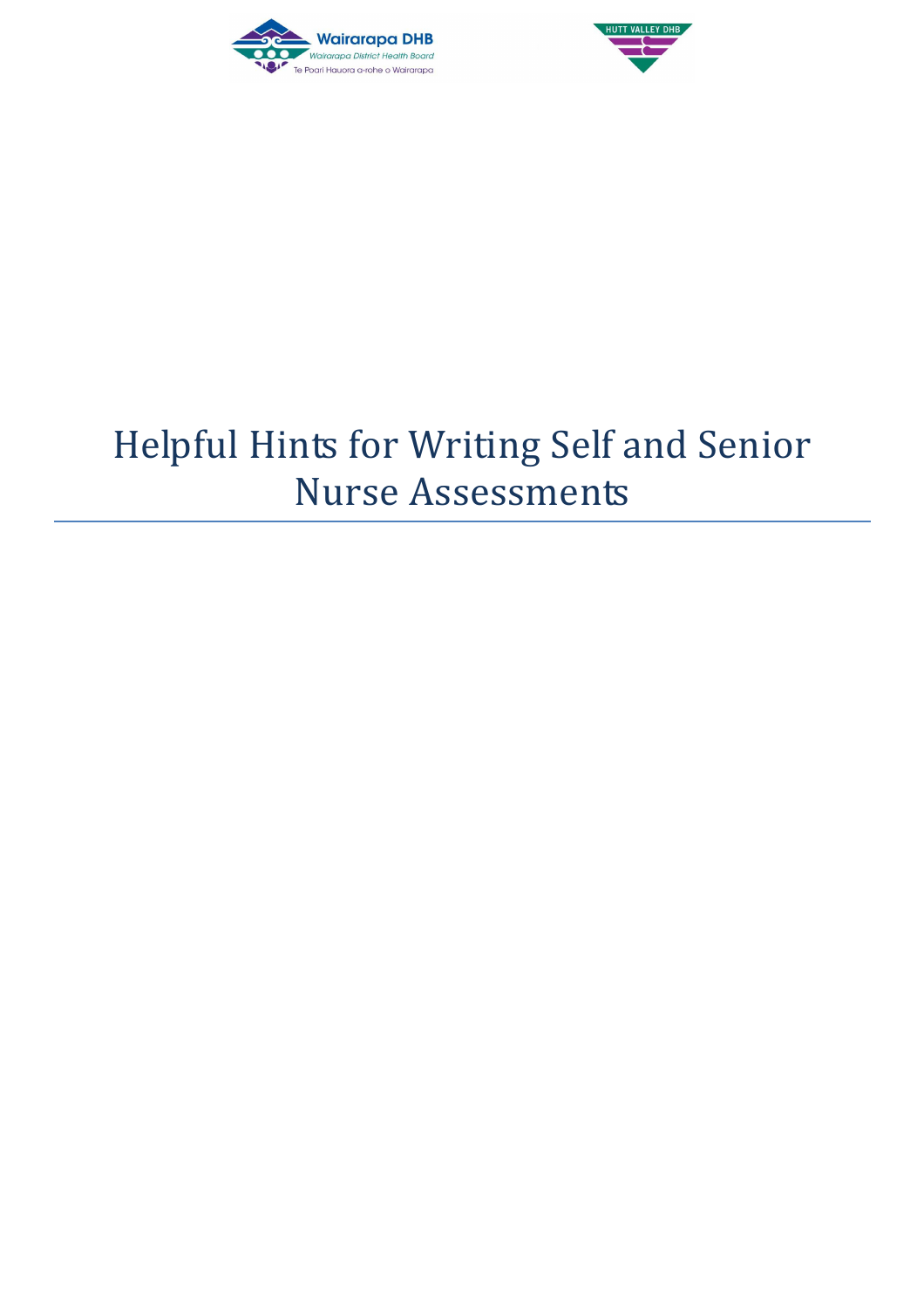



PLEASE NOTE: This guide is intended to be just that, a guide. The information given is not exhaustive and there is likely to be other evidence suitable for each competency. This guide does not replace robust discussions with colleagues or personal reflection on practice.

When completing your self-assessment or the senior nurse assessment for a colleague, you MUST still include examples from practice, suitable for the level at which you/your colleague are applying, and that are less than 12 months old.

The lists below are points to consider or reflect on when writing the self or senior nurse assessment.

Each competency should include an actual patient/practice example. You could consider starting with an opening statement such as:

- "As a nurse working in….. "
- "Working with patients with… I"
- "Many of our patient have…"

## Before writing about your practice example with:

- "I recently cared for a patient with… and I…"
- "For example I recently…."
- "One of my patients …."
- "I was allocated a patient with… and I…"

## Remember to maintain privacy.

Statements such as "A patient with", "An elderly man with", "A young woman with" or similar are more than adequate. Keep patient care details to a minimum and focus on your clinical care and clinical judgements.

Similarly maintain your colleagues privacy with statements such as " A nursing colleague and I…", and using job titles not names., such as CNM/ACNM/CNE/CNS etc.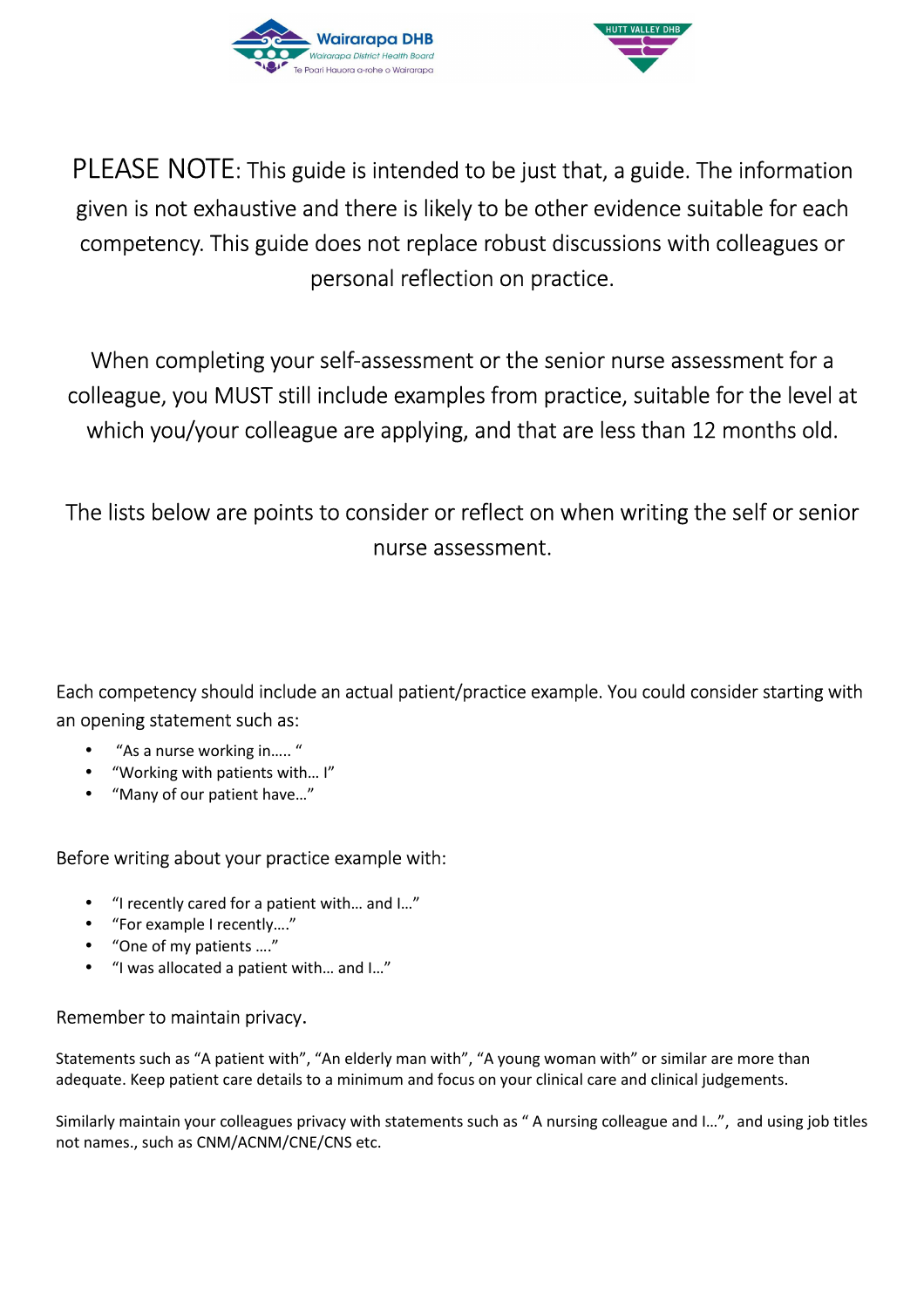



| <b>NCNZ Competency and Competent Performance Indicator</b><br><b>DOMAIN 1: Professional Responsibility</b>                                                                                            |                                                                                                                                                                                                                       |                                                                                                                                                                                                                                                                                                                   |
|-------------------------------------------------------------------------------------------------------------------------------------------------------------------------------------------------------|-----------------------------------------------------------------------------------------------------------------------------------------------------------------------------------------------------------------------|-------------------------------------------------------------------------------------------------------------------------------------------------------------------------------------------------------------------------------------------------------------------------------------------------------------------|
| 1.1 Accepts<br>responsibility for<br>ensuring that<br>his/her nursing<br>practice and<br>conduct meet the<br>standards of the<br>professional,<br>ethical and<br>relevant legislated<br>requirements. | Mental Health Act<br><b>HPCA Act</b><br>Code of Conduct<br><b>Professional Boundaries</b><br><b>Fraser Guidelines</b><br>Ethical dilemmas<br><b>Informed Consent</b><br>Policies & procedures<br><b>Medicines Act</b> | Nurses and assessors must include a practice example of how you meet this competency<br>Infectious diseases reporting (RPH)<br>Code of Health and Disability Services Consumers' Rights<br><b>Enduring Power of Attorney</b><br>End of life<br><b>Compulsory Treatment Orders</b><br>Restraint<br>Patient dignity |

| <b>NCNZ Competency and Competent Performance Indicator</b>                                                                      |                                                                                          |  |
|---------------------------------------------------------------------------------------------------------------------------------|------------------------------------------------------------------------------------------|--|
|                                                                                                                                 | <b>DOMAIN 1: Professional Responsibility</b>                                             |  |
|                                                                                                                                 | Nurses and assessors must include a practice example of how you meet this competency     |  |
| 1.2 Demonstrates the                                                                                                            | This must specifically refer to the care you give patients who identify as Māori.        |  |
| ability to apply the<br>principles of<br>the Treaty of<br><b>Waitangi/Te Tiriti o</b><br><b>Waitangi to nursing</b><br>practice | Addressing/assessing a Māori patients cultural needs                                     |  |
|                                                                                                                                 | Māori Health Unit                                                                        |  |
|                                                                                                                                 | Māori Models of Care                                                                     |  |
|                                                                                                                                 | Addressing disparities in health of our Māori populations                                |  |
|                                                                                                                                 | Specific cultural needs of individual Māori patients e.g. return of body parts, Tapu and |  |
|                                                                                                                                 | Noa, Taonga, family & Whanau needs.                                                      |  |
|                                                                                                                                 | Assisting colleagues in addressing Māori patients/populations cultural needs             |  |
|                                                                                                                                 | Working with Māori health providers in the community                                     |  |
|                                                                                                                                 | Services you have started to address health needs of Maori client/patient/group of       |  |
|                                                                                                                                 | Māori patients                                                                           |  |

| <b>NCNZ Competency and Competent Performance Indicator</b> |                                                                                         |  |
|------------------------------------------------------------|-----------------------------------------------------------------------------------------|--|
|                                                            | <b>DOMAIN 1: Professional Responsibility</b>                                            |  |
|                                                            | Nurses and assessors must include a practice example of how you meet this competency    |  |
| 1.3 Demonstrates                                           | This could refer to other RNs, new graduate nurses, ENs, Students nurses, HCAs, support |  |
| accountability for                                         | workers, caregivers, other healthcare professionals, other students.                    |  |
| directing,                                                 | This could also include family members if you are providing them with teaching or       |  |
| monitoring and                                             | directing them to perform cares. Use a practice example to illustrate this.             |  |
| evaluating nursing                                         |                                                                                         |  |
| care that is                                               | Seeking advice from a senior colleague                                                  |  |
| provided by                                                | Principles of direction and delegation                                                  |  |
| <b>Registered Nurses,</b>                                  | Examples of good decision making when delegating                                        |  |
| <b>Enrolled nurses</b>                                     |                                                                                         |  |
|                                                            |                                                                                         |  |
| and others.                                                |                                                                                         |  |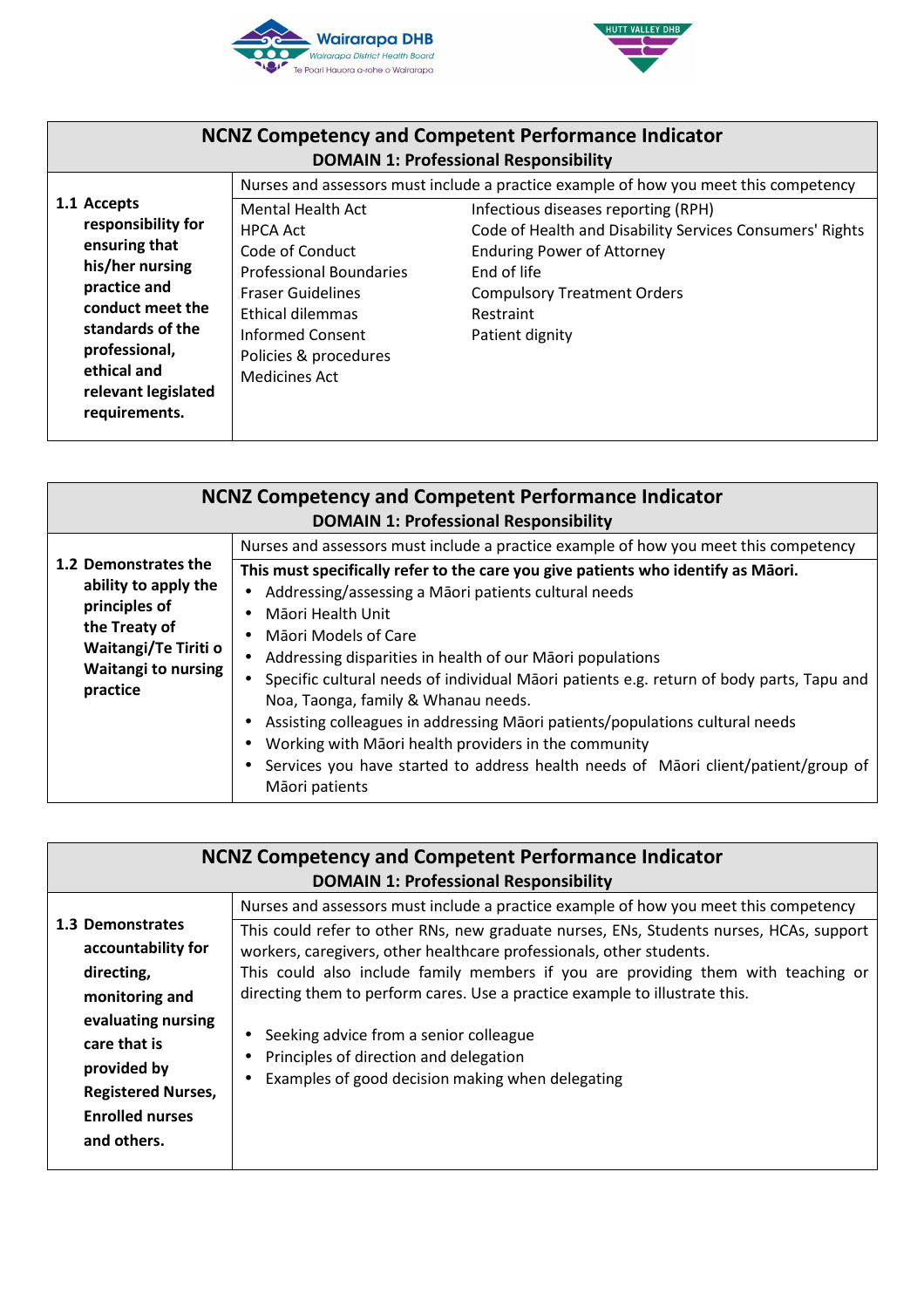



| <b>NCNZ Competency and Competent Performance Indicator</b><br><b>DOMAIN 1: Professional Responsibility</b>                      |                                                                                                                                                                                                                                                                                                                                                                                                                                                                                                                                                                                                                                                                                          |  |
|---------------------------------------------------------------------------------------------------------------------------------|------------------------------------------------------------------------------------------------------------------------------------------------------------------------------------------------------------------------------------------------------------------------------------------------------------------------------------------------------------------------------------------------------------------------------------------------------------------------------------------------------------------------------------------------------------------------------------------------------------------------------------------------------------------------------------------|--|
| 1.4 Promotes an<br>environment that<br>enables<br>patient/client<br>safety,<br>independence,<br>quality of life, and<br>health. | Nurses and assessors must include a practice example of how you meet this competency<br>Reporting and addressing safety issues for patients and staff, including equipment,<br>environment, infection control and patient acuity. Use a patient/client example to<br>illustrate.<br>• Have you contributed to improving a client's quality of life?<br>o Consider issues of mobility, safety at home, goal planning with patients<br>• Have you helped increase a client's independence?<br>o Consider disability awareness for example.<br>Have you helped improve a client's health status?<br>Have you helped a colleague improve a client's safety, quality of life or independence? |  |
|                                                                                                                                 |                                                                                                                                                                                                                                                                                                                                                                                                                                                                                                                                                                                                                                                                                          |  |

| <b>NCNZ Competency and Competent Performance Indicator</b>                                                    |                                                                                                                                                                                                                                                                                                                                                                                                                                                    |  |
|---------------------------------------------------------------------------------------------------------------|----------------------------------------------------------------------------------------------------------------------------------------------------------------------------------------------------------------------------------------------------------------------------------------------------------------------------------------------------------------------------------------------------------------------------------------------------|--|
| 1.5 Practices nursing in<br>a manner that the<br>patient/client<br>determines as<br>being culturally<br>safe. | <b>DOMAIN 1: Professional Responsibility</b><br>Nurses and assessors must include a practice example of how you meet this competency<br>Culture is many things to many different people and the list below is by no means<br>complete. Use a patient/client example to illustrate culturally safe practice.<br>Religion<br>$\bullet$<br>Ethnic group<br>Cultural group<br>Age (youth, aged care)<br>Employment (NZ defence force, nursing, police) |  |
|                                                                                                               | Accommodation (corrections)<br>Circumstances (refugee, Immigrant)<br>Gender and sexual orientation<br>Health e.g. Mental health, disability, hearing impaired,                                                                                                                                                                                                                                                                                     |  |

| Nurses and assessors must include a practice example of how you meet this competency<br>2.1 Provides planned<br>Use a patient/client example to illustrate this, you could consider:<br>nursing care to<br>Discharge planning<br>achieve identified<br>Care planning<br>outcome.<br>Holistic care – how processes can support recovery | <b>NCNZ Competency and Competent Performance Indicator</b><br><b>DOMAIN 2: Management of Nursing care</b> |                                                   |  |
|----------------------------------------------------------------------------------------------------------------------------------------------------------------------------------------------------------------------------------------------------------------------------------------------------------------------------------------|-----------------------------------------------------------------------------------------------------------|---------------------------------------------------|--|
| Informed decision making<br>Administration of interventions, treatments and medications within legal, policy and<br>scope of practice.                                                                                                                                                                                                 |                                                                                                           | Using evidence based practice in delivery of care |  |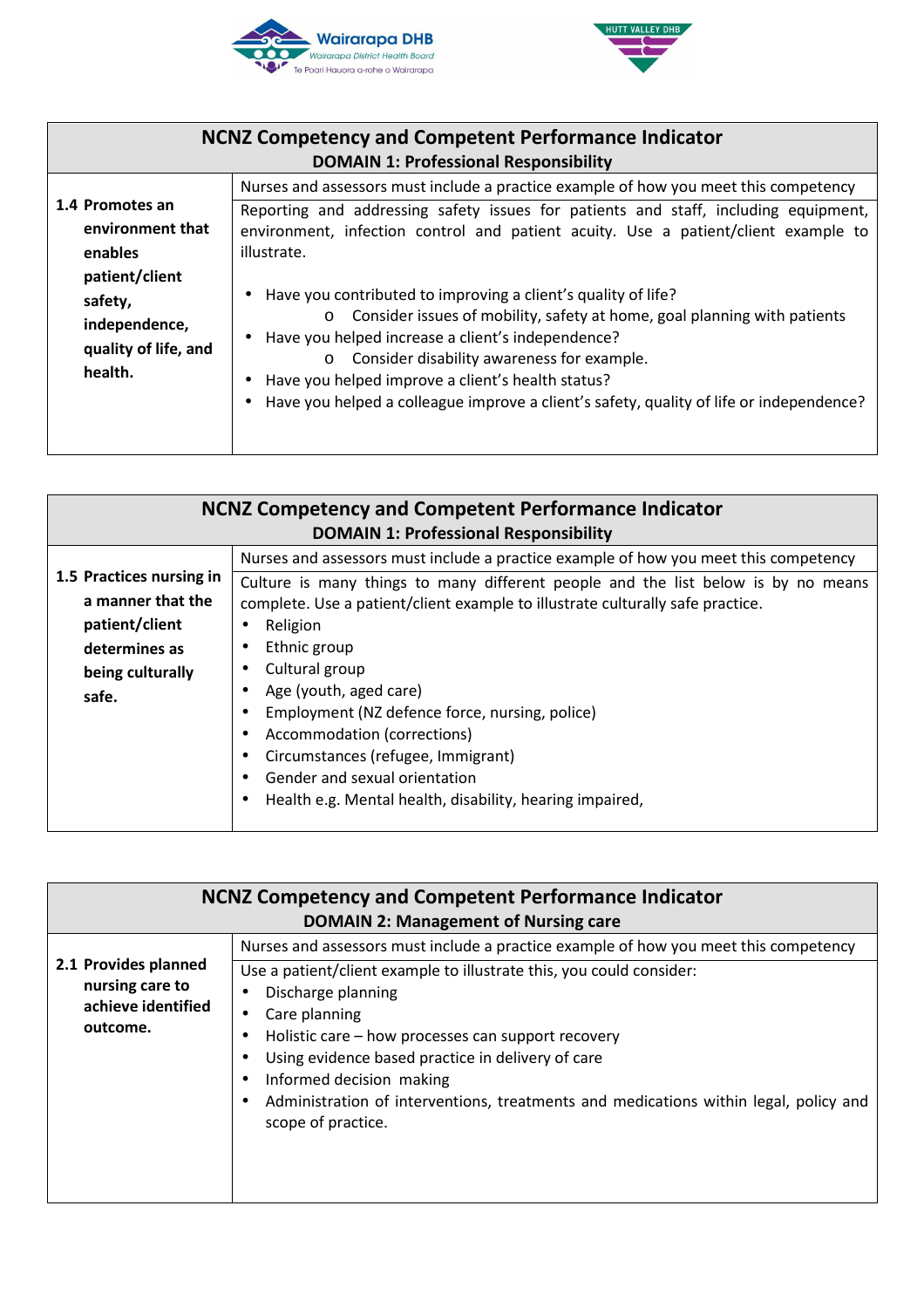



| <b>NCNZ Competency and Competent Performance Indicator</b><br><b>DOMAIN 2: Management of Nursing care</b>          |                                                                                                                                                                                                                                                                                             |
|--------------------------------------------------------------------------------------------------------------------|---------------------------------------------------------------------------------------------------------------------------------------------------------------------------------------------------------------------------------------------------------------------------------------------|
| 2.2 Undertakes a<br>comprehensive and<br>accurate nursing<br>assessment of<br>clients in a variety<br>of settings. | Nurses and assessors must include a practice example of how you meet this competency<br>Common assessments in your clinical area, could include:<br>Admission assessment<br>Triage (ED, Primary care)<br>Cardiac Risk assessment screening<br>Diabetes assessment<br>Respiratory assessment |
|                                                                                                                    | <b>Mental Health Assessments</b><br>Psychosocial assessments<br>Use a patient/client example to illustrate the assessments you use. Are your assessments<br>evidence based?                                                                                                                 |

|                                                                                                    | <b>NCNZ Competency and Competent Performance Indicator</b><br><b>DOMAIN 2: Management of Nursing care</b>                                                                                                                                                                                                                                                                                                                                                            |
|----------------------------------------------------------------------------------------------------|----------------------------------------------------------------------------------------------------------------------------------------------------------------------------------------------------------------------------------------------------------------------------------------------------------------------------------------------------------------------------------------------------------------------------------------------------------------------|
| 2.3 Ensures<br>documentation is<br>accurate and<br>maintains<br>confidentiality of<br>information. | Nurses and assessors must include a practice example of how you meet this competency<br>Using a patient/client example consider issues such as:<br>Confidentiality<br>$\bullet$<br>Privacy and sharing of patient information to appropriate colleagues<br>$\bullet$<br>Patients rights in information sharing<br>$\bullet$<br>Keeping records safe e.g. logging off, locking away notes<br>$\bullet$<br>Timeliness of record keeping<br>Legalities of documentation |
|                                                                                                    |                                                                                                                                                                                                                                                                                                                                                                                                                                                                      |

| <b>NCNZ Competency and Competent Performance Indicator</b>                                              |                                                                                                                                                                                                                                                                                                                                                                                                                                                                                                                                                    |  |
|---------------------------------------------------------------------------------------------------------|----------------------------------------------------------------------------------------------------------------------------------------------------------------------------------------------------------------------------------------------------------------------------------------------------------------------------------------------------------------------------------------------------------------------------------------------------------------------------------------------------------------------------------------------------|--|
|                                                                                                         | <b>DOMAIN 2: Management of Nursing care</b>                                                                                                                                                                                                                                                                                                                                                                                                                                                                                                        |  |
|                                                                                                         | Nurses and assessors must include a practice example of how you meet this competency                                                                                                                                                                                                                                                                                                                                                                                                                                                               |  |
| 2.4 Ensures the client<br>has adequate                                                                  | Use a patient/client example to consider issues such as:                                                                                                                                                                                                                                                                                                                                                                                                                                                                                           |  |
| explanation of the<br>effects,<br>consequences and<br>alternatives of<br>proposed<br>treatment options. | A patient refused medication/treatment. What did you do and why?<br>$\bullet$<br>Legal - Informed consent, refusal of treatment, rights of clients<br>$\bullet$<br>How do you ensure your patient/client understands the information given?<br>Health literacy<br>Informed consent in difficult circumstances, e.g. impaired cognition, children & teens<br>$\bullet$<br>Is client ready to participate in education?<br>٠<br>Enables clients to choose appropriate interventions/therapies by explaining options<br>٠<br>Client centred care<br>٠ |  |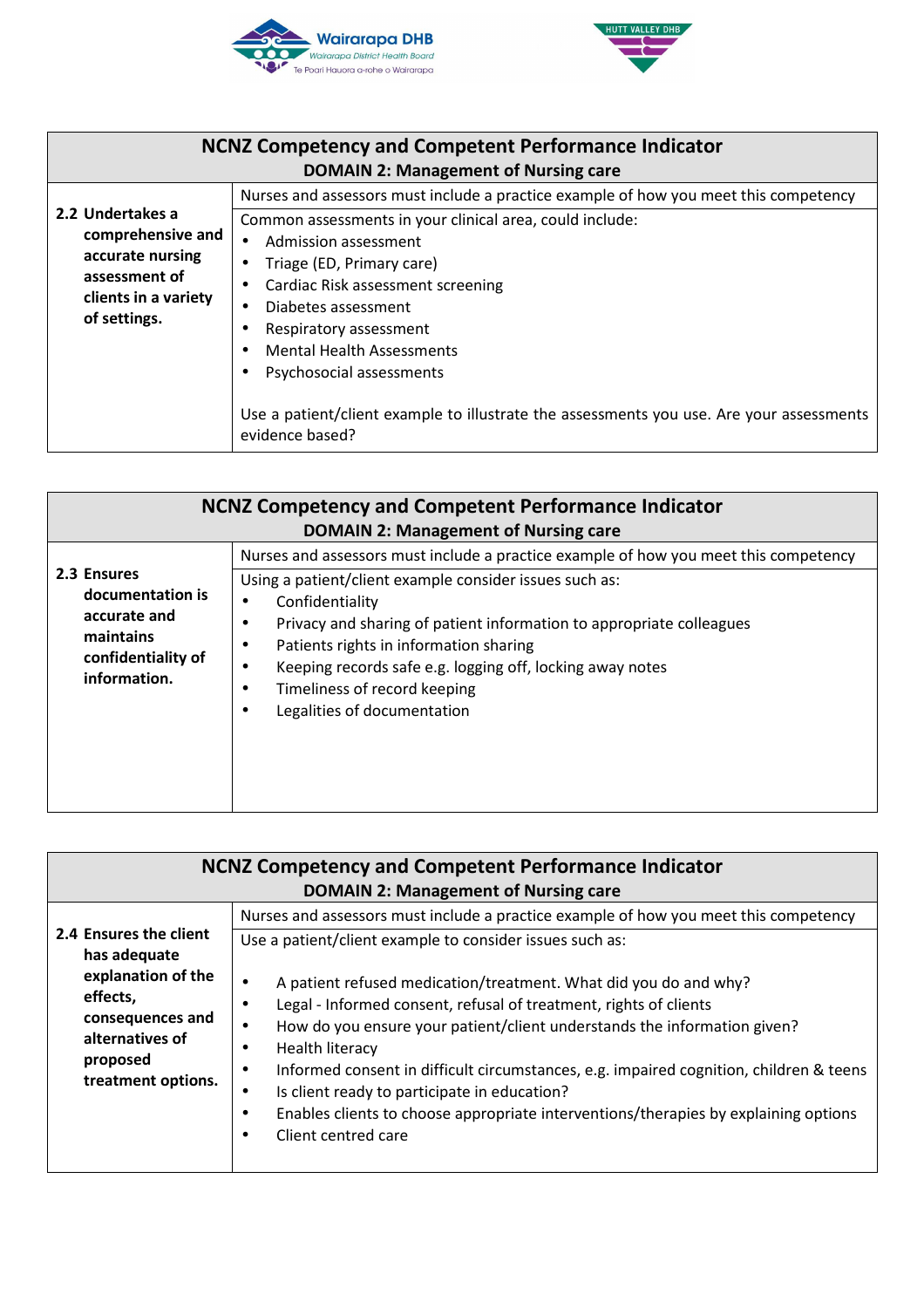



|                                                                                                                                                                                          | <b>NCNZ Competency and Competent Performance Indicator</b><br><b>DOMAIN 2: Management of Nursing care</b>                                                                                                                                                                                                                                                      |
|------------------------------------------------------------------------------------------------------------------------------------------------------------------------------------------|----------------------------------------------------------------------------------------------------------------------------------------------------------------------------------------------------------------------------------------------------------------------------------------------------------------------------------------------------------------|
| 2.5 Acts appropriately<br>to protect oneself<br>and others when<br>faced with<br>unexpected client<br>responses,<br>confrontations,<br>personal threat or<br>other crisis<br>situations. | Nurses and assessors must include a practice example of how you meet this competency<br>Use a patient/client example to illustrate your involvement in:<br>Managing a MET call<br>$\bullet$<br>Cardiac arrest<br>Combative/Distressed/aggressive client<br>Refusal of treatment<br>Family/partner violence<br>Management of safety issues for staff/colleagues |

|                                                                                                    | <b>NCNZ Competency and Competent Performance Indicator</b><br><b>DOMAIN 2: Management of Nursing care</b>                                                                                                                                                                  |
|----------------------------------------------------------------------------------------------------|----------------------------------------------------------------------------------------------------------------------------------------------------------------------------------------------------------------------------------------------------------------------------|
|                                                                                                    | Nurses and assessors must include a practice example of how you meet this competency                                                                                                                                                                                       |
| 2.6 Evaluates client's<br>progress towards<br>expected outcomes<br>in partnership with<br>clients. | patient/client example to illustrate evaluating patient/client care with the<br>Use a<br>patient/client in:<br><b>MDT</b> meetings<br>$\bullet$<br>Family meetings<br>Family conferences<br>Care coordination<br>Care planning and goal setting with patient/client/family |

|                                                                                                                 | <b>NCNZ Competency and Competent Performance Indicator</b><br><b>DOMAIN 2: Management of Nursing care</b>                                                                                                                                                                                                                                                                                                                                                                                                                                                                     |
|-----------------------------------------------------------------------------------------------------------------|-------------------------------------------------------------------------------------------------------------------------------------------------------------------------------------------------------------------------------------------------------------------------------------------------------------------------------------------------------------------------------------------------------------------------------------------------------------------------------------------------------------------------------------------------------------------------------|
| 2.7 Provides health<br>education<br>appropriate to the<br>needs of the client<br>within a nursing<br>framework. | Nurses and assessors must include a practice example of how you meet this competency<br>Use a patient/client example to illustrate how you:<br>Educate a patient/client on e.g. medications, equipment, managing at home,<br>dressing, diet, exercise etc.<br>Educate family/carer on caring for their relative/friend<br>$\bullet$<br>Educate prior to a treatment/intervention to ensure informed consent<br>How do you ensure your patient/client understands?<br>Answer patient/client concerns, questions and requests for more information.<br>Provide health promotion |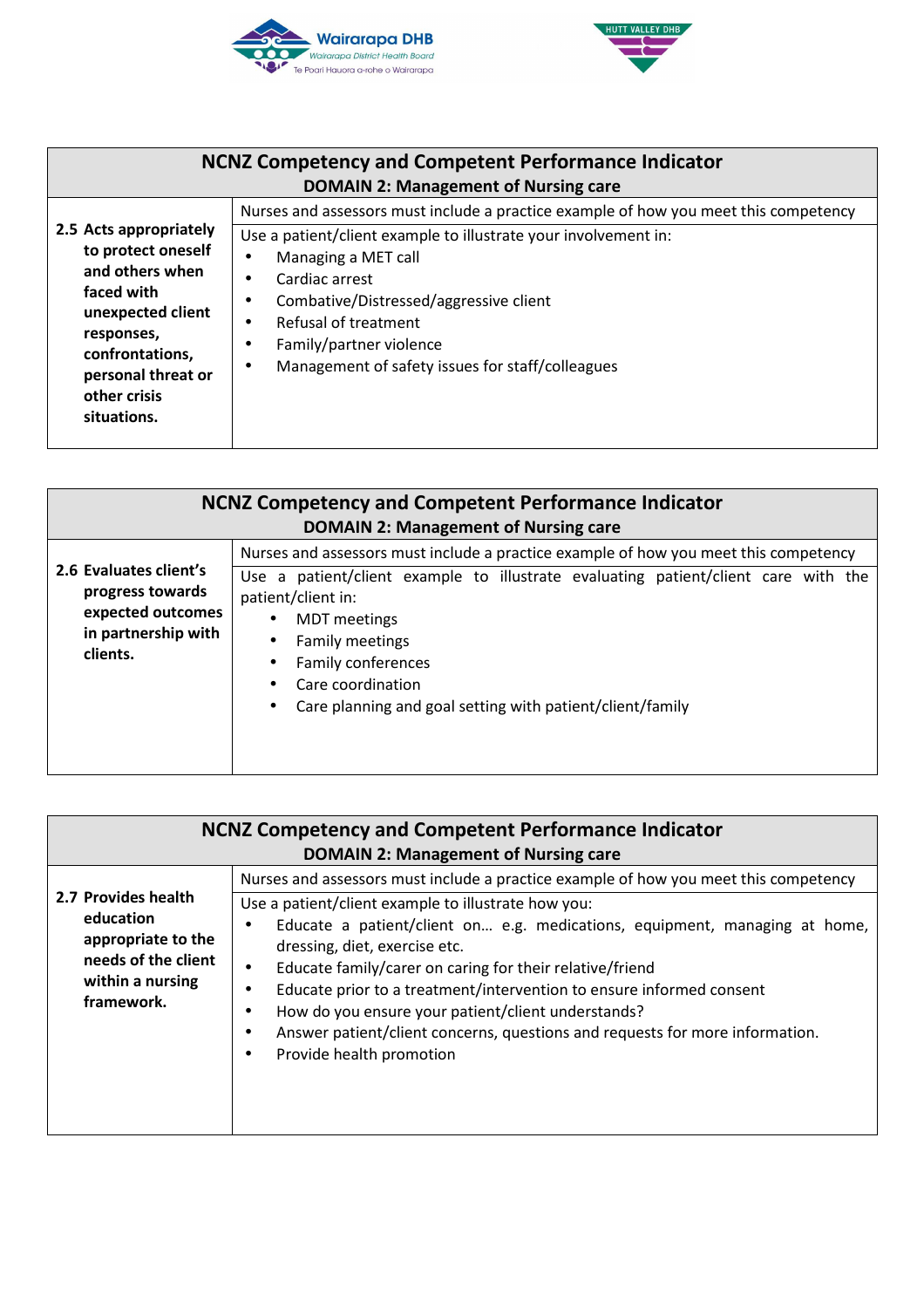



| <b>NCNZ Competency and Competent Performance Indicator</b><br><b>DOMAIN 2: Management of Nursing care</b>                |                                                                                                                                                                                                                                                                                                                                                                                                                                   |
|--------------------------------------------------------------------------------------------------------------------------|-----------------------------------------------------------------------------------------------------------------------------------------------------------------------------------------------------------------------------------------------------------------------------------------------------------------------------------------------------------------------------------------------------------------------------------|
| 2.8 Reflects upon, and<br>evaluates with<br>peers and<br>experienced<br>nurses, the<br>effectiveness of<br>nursing care. | Nurses and assessors must include a practice example of how you meet this competency<br>Consider evidence like:<br>Debriefs after critical events<br>Regular team meeting to discuss patient/client care/progress<br>One-on-one discussion with colleagues regarding issues with a patient/clients care<br>Evaluations of care e.g. audits<br>Situations where you reached your level of skill/knowledge and asked for assistance |
|                                                                                                                          |                                                                                                                                                                                                                                                                                                                                                                                                                                   |

| <b>NCNZ Competency and Competent Performance Indicator</b><br><b>DOMAIN 2: Management of Nursing care</b> |                                                                                                                                                                                                                                                                                                                                                                                                                                                                                                                                                                             |
|-----------------------------------------------------------------------------------------------------------|-----------------------------------------------------------------------------------------------------------------------------------------------------------------------------------------------------------------------------------------------------------------------------------------------------------------------------------------------------------------------------------------------------------------------------------------------------------------------------------------------------------------------------------------------------------------------------|
| 2.9 Maintains<br>professional<br>development.                                                             | Nurses and assessors must include a practice example of how you meet this competency<br>Note the professional development completed that is specific to the area of practice.<br>Conferences<br><b>Training courses</b><br>Journal clubs (formal)<br>E-learning<br>Grand round/Forums<br>Post-graduate education (recent or current)<br>Webinars<br>$\bullet$<br>Updating on new best practice, treatments, interventions and guidelines.<br>This competency should not include mandatory training or other training considered<br>compulsory by your service/organisation. |

| <b>NCNZ Competency and Competent Performance Indicator</b> |                                                                                      |  |
|------------------------------------------------------------|--------------------------------------------------------------------------------------|--|
|                                                            |                                                                                      |  |
|                                                            | <b>DOMAIN 3: Interpersonal Communication</b>                                         |  |
|                                                            | Nurses and assessors must include a practice example of how you meet this competency |  |
| 3.1 Establishes and                                        | Consider client/patient episodes of care where you may have used:                    |  |
| maintains &                                                | Interviewing skills                                                                  |  |
| concludes effective                                        | Counselling                                                                          |  |
| interpersonal                                              | Respect, empathy and rapport – particularly in difficult situations                  |  |
| relationships with                                         | Gaining and maintain trust in patient/nurse relationships<br>$\bullet$               |  |
| patients/clients                                           | Concluding the nurse/patient relationship in difficult circumstances                 |  |
|                                                            | Professional boundaries                                                              |  |
|                                                            |                                                                                      |  |
|                                                            |                                                                                      |  |
|                                                            |                                                                                      |  |
|                                                            |                                                                                      |  |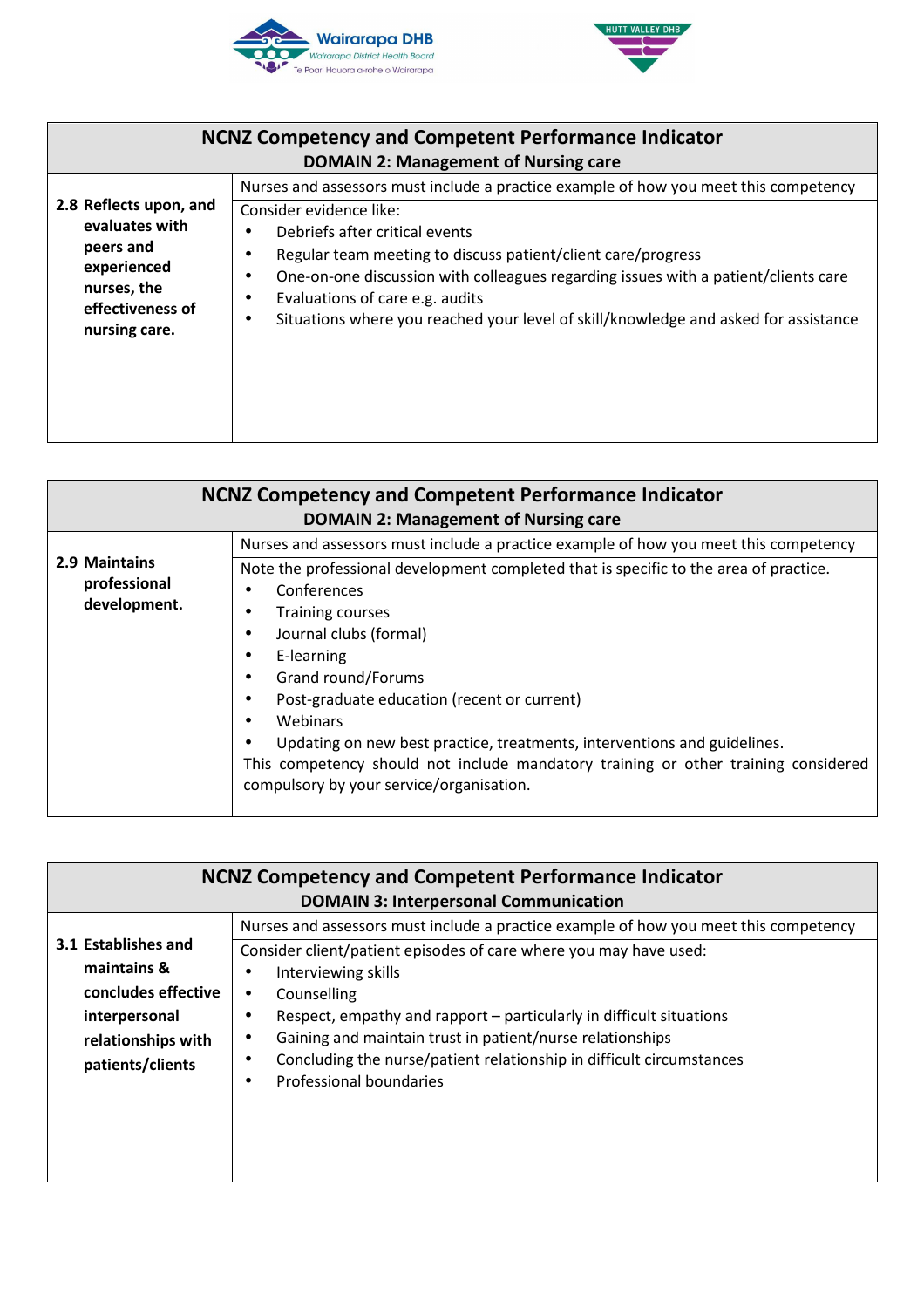



| <b>NCNZ Competency and Competent Performance Indicator</b> |                                                                                                   |
|------------------------------------------------------------|---------------------------------------------------------------------------------------------------|
|                                                            | <b>DOMAIN 3: Interpersonal Communication</b>                                                      |
|                                                            | Nurses and assessors must include a practice example of how you meet this competency              |
| 3.2 Practices nursing in                                   | Consider client/patient episodes of care where you have:                                          |
| a negotiated                                               | Goal planning and setting with the client                                                         |
| partnership with                                           | Discharge planning with patient/whanau/family<br>٠                                                |
| the client where                                           | Client/patient centred care<br>٠                                                                  |
| possible.                                                  | Advocated for patient/client/family/whanau                                                        |
|                                                            | Worked with the client/patient to improve independent, safety and/or quality of life<br>$\bullet$ |
|                                                            |                                                                                                   |
|                                                            |                                                                                                   |
|                                                            |                                                                                                   |
|                                                            |                                                                                                   |

| <b>NCNZ Competency and Competent Performance Indicator</b><br><b>DOMAIN 3: Interpersonal Communication</b> |                                                                                                                                                                                                                                                                                                                                                                                                                                                                                                                                                                                                                   |
|------------------------------------------------------------------------------------------------------------|-------------------------------------------------------------------------------------------------------------------------------------------------------------------------------------------------------------------------------------------------------------------------------------------------------------------------------------------------------------------------------------------------------------------------------------------------------------------------------------------------------------------------------------------------------------------------------------------------------------------|
| 3.3 Communicates<br>effectively with the<br>patient/client's<br>and members of<br>the health care<br>team. | Nurses and assessors must include a practice example of how you meet this competency<br>Consider client/patient episodes of care where you have:<br>Used a translator<br>Had to use different ways of communicating to a client<br>$\bullet$<br>Addressed health literacy<br>$\bullet$<br>Given client/family/whanau more time to understand and process information<br>$\bullet$<br>Communicated differently with clients and families compared to health care<br>$\bullet$<br>professionals e.g. layman's terms compared to professional terminology<br>Explaining jargon and acronyms to patients<br>$\bullet$ |